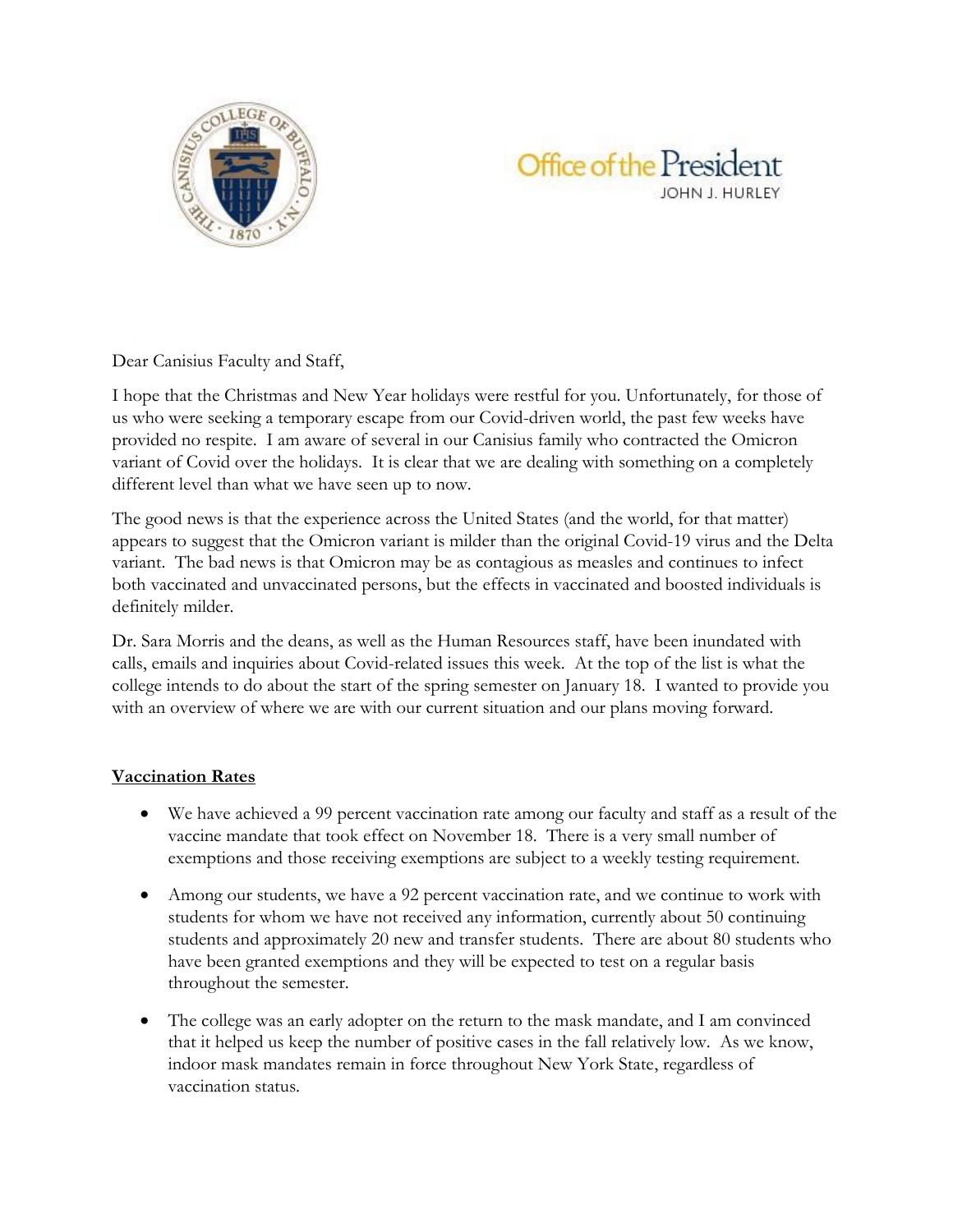Canisius has been following the recommendations of the CDC and the state, and in cases, going beyond them with its mask and vaccine mandates. In light of that, it does not seem reasonable for us to reinstitute a lockdown of the campus and a return to remote instruction. Dr. Leana Wen wrote in the *Washington Post* on Monday, "It's unreasonable to ask vaccinated people to refrain from pre-pandemic activities. After all, the individual risk to them is low, and there is a steep price to keeping students out of school, shuttering restaurants and retail shops and stopping travel and commerce."

## **Campus Plans and Safety Measures**

- 1. We will start the spring semester as scheduled on January 18 with in-person instruction on the campus as we had planned. We make this decision mindful of concerns expressed by faculty and staff about the spread of Omicron and the possibility of outbreaks on the campus, but our high vaccination rate and the milder impact of Omicron coupled with the high priority that we place on in-person instruction outweigh the risks. Some have suggested a two-week remote instruction period to start the semester, which we have carefully considered and declined to adopt because there is no evidence that two weeks would be sufficient to deal with the current Omicron spike.
- 2. There is guidance that suggests we should be making wider use of KN95 or N95 masks, and we will both encourage it and purchase additional supplies of these more protective masks for distribution to the faculty and others in student-facing positons.
- 3. We will continue to encourage vaccinations and booster shots for all. Some schools have already adopted a booster shot mandate and some have suggested this for Canisius. The matter is under consideration at this point.
- 4. Dr. Morris and the deans will work with individual faculty on requests for alternative teaching arrangements, but I expect that these will be handled in a matter consistent with other legally required accommodations in the workplace. Specific procedures will be communicated by Dr. Morris and the deans early next week.
- 5. The college will follow New York State Department of Health guidelines for quarantining and isolation, which have been revised just this week. These new guidelines shorten the period for quarantining in certain cases and have different requirements depending on whether a person is vaccinated, boosted or unvaccinated. Our new protocols can be viewed on the attachment and will be accessible on the Covid-19 resources pages of the MyCanisius Portal and the college's website. Human Resources will continue to work with you on individual questions and cases consistent with these guidelines.
- 6. We are taking steps to provide some reduction in density in some offices by relocating staff and allowing work at home where appropriate.

With our continued adherence to recommended mitigation strategies - mask-wearing, testing, vaccination and boosters, good hand-washing practices, physical distancing, and staying home if sick - we are all doing our part to care for ourselves and those around us.